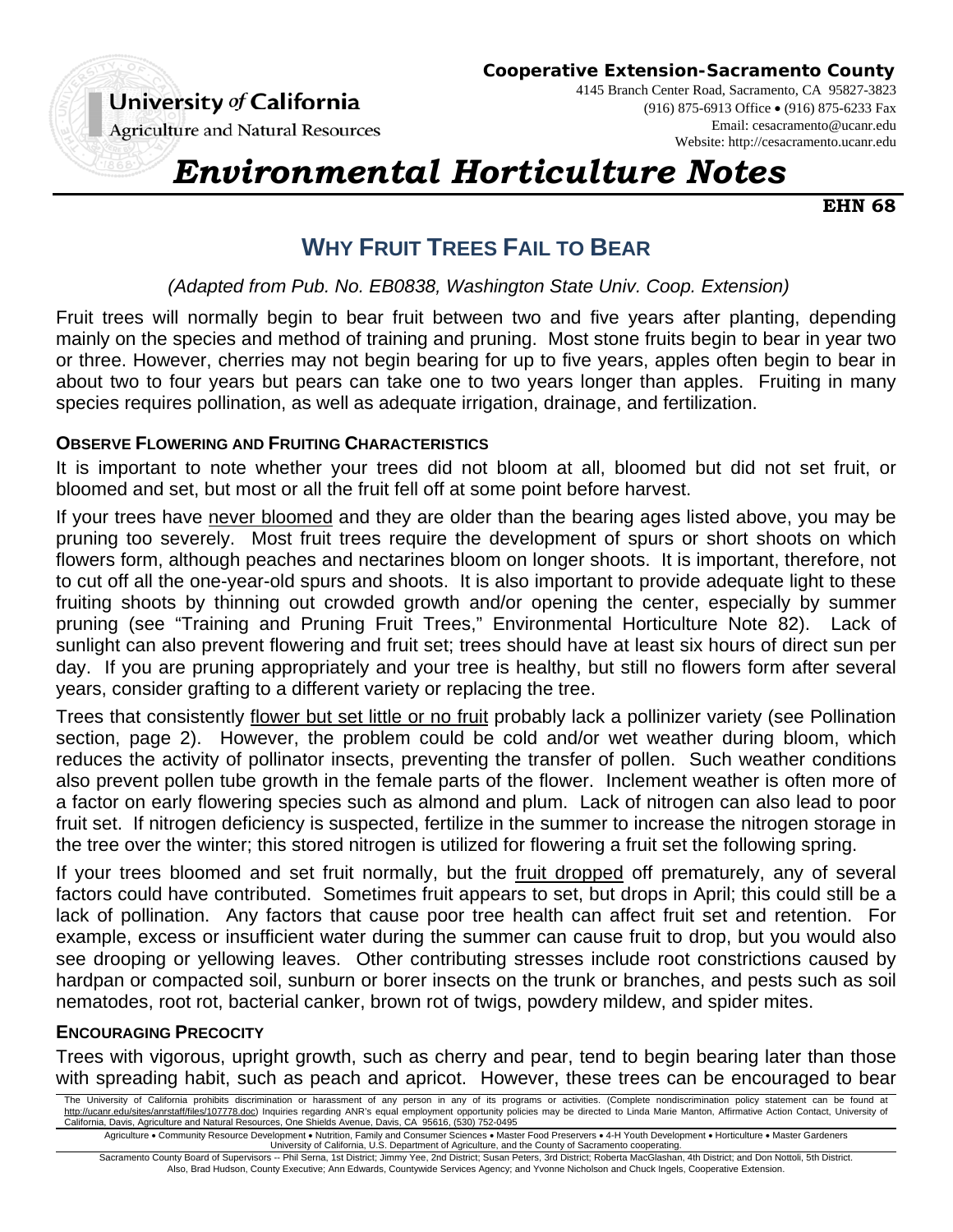earlier by bending upright branches outward during the growing season, before they become too stiff to bend. Branches can be held in place by tying them to a stake, a string attached to the ground, or a trellis (espalier). Also, avoid excessive heading cuts, especially during the dormant season, since heading encourages vigorous growth and reduces flower development. Bending unheaded, upright branches outward is a proven method for developing spurs and flowers quickly.

## **CLIMATE AND WEATHER**

Most fruit trees need a substantial amount of cold winter weather to end their dormancy and to promote spring growth. After mild winters, spring growth and flowering are delayed and irregular, the flowering period is extended, and fruit set is reduced. The extended bloom increases the chance that inclement weather will cause blossom diseases, such as brown rot or fire blight.

The chilling requirement is the number of hours below 45°F from November 1 through February 15. Fruit tree species and varieties differ greatly in the number of hours required to fully break dormancy. The label on a purchased fruit tree will often state the chilling requirement. The Sacramento area usually receives adequate chilling, averaging about 900 to 1,000 hours. When possible, select varieties with a chilling requirement below about 700 to 800 hours, because there are some years in which we receive less than 800 hours. Varieties requiring 1,000 hours or more may set poorly in some years. Low-chill varieties are available for most fruit tree species, and the chilling requirement is usually stated on the label.

Sometimes frost during or shortly after blossoming can cause young fruit to abort, even though no frost damage is seen. When a heavy frost is expected, covering the trees with plastic or bed sheets will sometimes prevent injury to the expanding buds or blossoms, providing temperatures do not fall too low and the cold weather is of short duration.

#### **POLLINATION**

Most fruit trees need to be pollinated. Without sufficient pollination, they may blossom abundantly, but will not bear fruit. A pollinizer is a tree or branch of a different variety with a similar bloom period. Pollinators (usually bees) carry pollen from the flower of one variety to the flower of another variety.

Most species of fruit trees have "perfect" flowers: both the anthers, which contain pollen, and the pistil, which develops into fruit, are located in the same blossom. Trees that bear fruit through selfpollination, or set fruit without pollination, are called "self-fruitful." However, there are many fruit species with perfect flowers that cannot produce fruit from their own pollen. These require pollen from another variety and are called "self-unfruitful."

Some species do not fit into either category. Pistachio and kiwifruit have male trees that produce pollen and female trees that produce fruit. To grow them successfully, it is necessary to plant at least one tree of each gender near each other.

**Self-fruitful types**.Almost all citrus species are "self-fruitful." Other self-fruitful species include quince, sour cherry, most apricots, fig (except the Smyrna type), peach (except 'J.H. Hale' and some others), and European-type plums and prunes. Some European pears are also self-fruitful. 'Bartlett' pear is parthenocarpic, which means that no pollination is required to set fruit (only in California). Some cherries are self-fruitful, such as 'Lapins,' 'Stella,' and 'Sunburst.' Many apple varieties are self-fruitful, including 'Braeburn,' 'Empire,' 'Fuji,' 'Gala,' 'Granny Smith,' and 'Pippin.'

**Self-unfruitful types**. "Self-unfruitful" species include many apple, Asian pear, sweet cherry, and Japanese plum varieties. The label usually indicates varieties that will pollinate your tree.

To pollinate adequately, plant two or more varieties no further than 35 to 50 feet apart – the closer, the better. Alternatively, you can graft a pollinizer variety onto the tree (see "Bud Grafting," EHN 85).